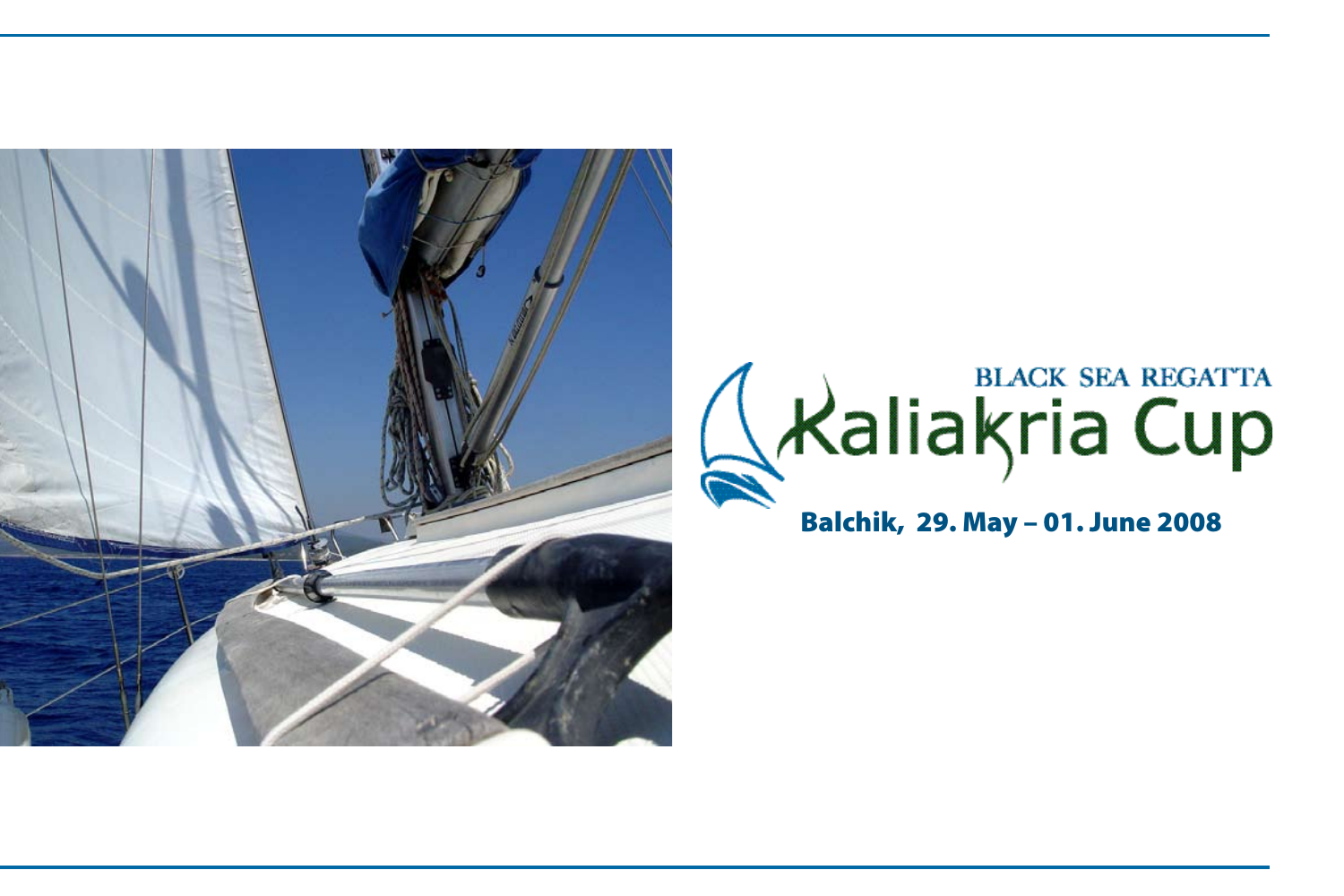



#### **Contents**

- 1. Rules
- 2. Sailing Classes
- 3. Advertising
- 4. Registration, Fees and Entry
- 5. Sailing Instructions
- 6. Awards
- 7. Buoyancy
- 8. Insurance
- 9. TV, Medias, Right to use name and likeness
- 10. Responsibility
- 11. Regatta Offices
- 12. Time Schedule
- 13. The Organisers
- 14. Entry Form
- 15. Balchik
- 16. Marina Balchik
- 17. Kavarna
- 18. Cape Kaliakra
- 19. Principal Partner
- 20. Sponsors
- 21. Regatta Summury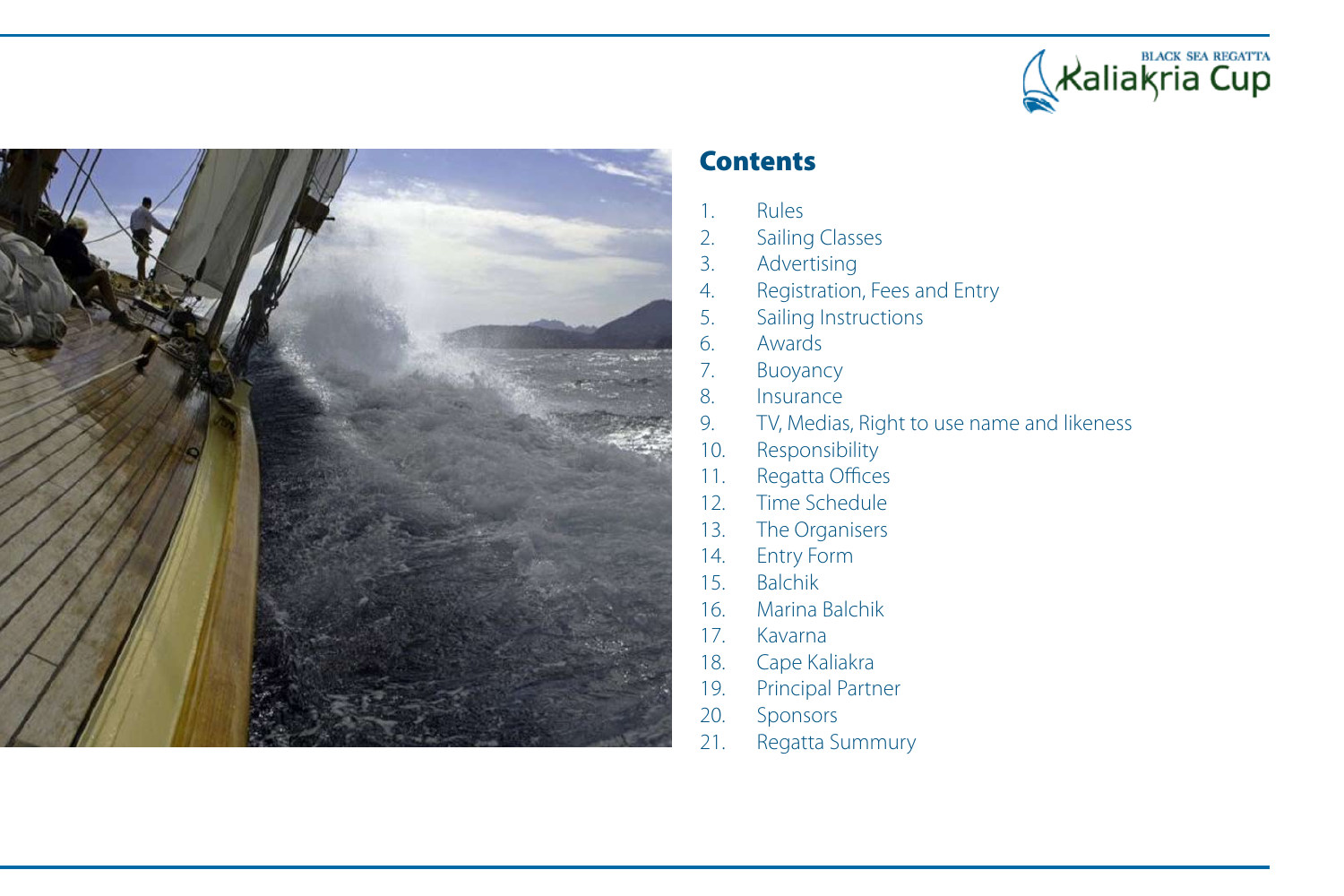



#### Welcome Note

Welcome to the first Kaliakria Cup - Black Sea Regatta in Balchik. For the first time, Yacht Club Balchik (also organiser of the Balchik Regatta ), having the full support of the Bulgarian Sailing Federation, is organising the most important Black Sea Yachting Event in Bulgaria.

Our aim is to organise an excellent event, with a growing prize fund, which in the coming years will attract a significant number of yachts and skippers from the entire Black Sea region alongside the Bulgarian yachts.

The four day event will take place during the last week of May, in the port of Balchik (ancient Greek name Dionysopolis). For this edition of Kaliakria Cup, the participating yachts will be divided in three classes.

The prize fund, provided by the Principle Partner, will be awarded to the three best skippers from each class. Wishing you fair winds!

#### Miroslav Stanev President Yacht Club Balchik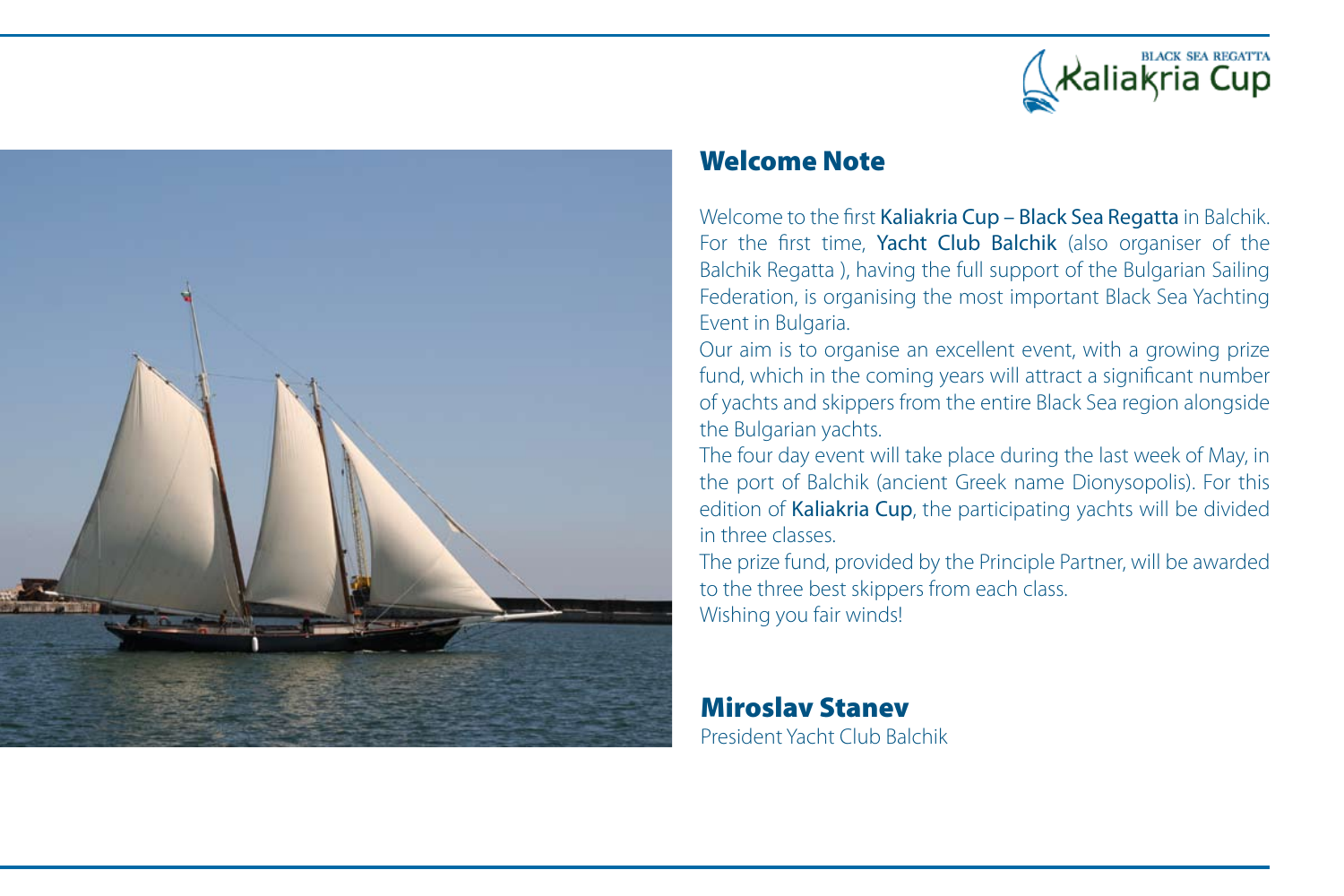



#### Notice of Race

The first Kaliakria Cup – Black Sea Regatta, will be held from 29th of May to the 1st of June 2008 in Balchik. The Regatta will take place in the bay of Balchik, Cape Kaliakra and Kranevo. Organizer is Yacht Club Balchik, member of the Bulgarian Sailing Federation.

# 1. Rules

The 2008 Kaliakria Cup – Black Sea Regatta, will be governed by rules defined in the Racing Rules of Sailing (2005-2008), the rules of the Bulgarian Sailing Federation for national sailing competitions and regattas, the class rules for the national class Conrad 25P (K25R), the Regatta Instructions and the present Notice of Race.

# 2. Sailing Classes

The yachts participating in the 2008 Kaliakria Cup – Black Sea Regatta will be divided in three classes:

Class A - Keelboats, National Class Conrad 25 P (K25R) Class B - Keelboats over 29 feet Class C - Keelboats below 29 feet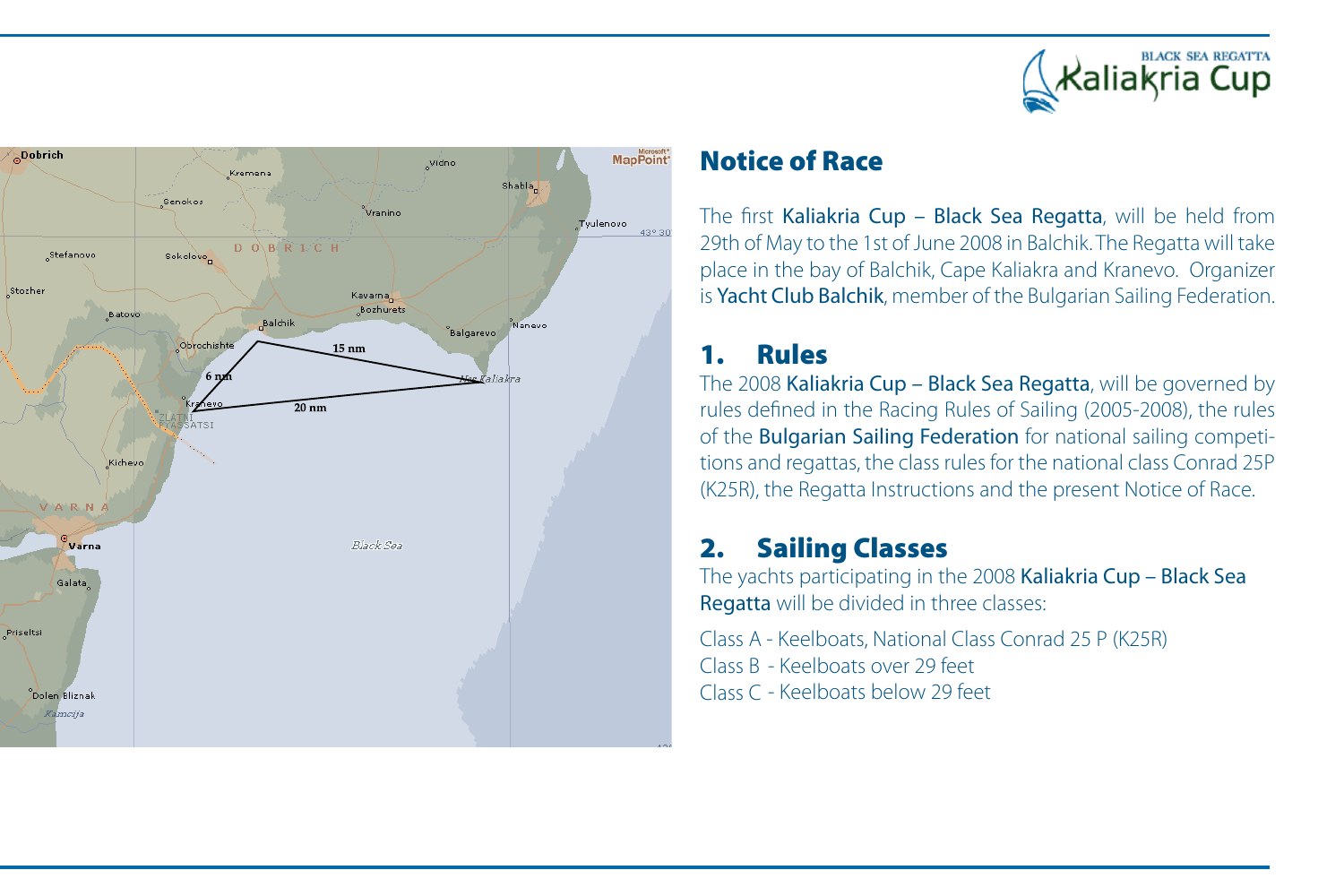



# 3. Advertising

3.1 The Regatta is designed as a Category C event in accordance with ISAF advertising Code.

3.2 The Organisers will require competitors to display event sponsor advertising materials. These shall be affixed as prescribed in the Sailing instructions.

# 4. Registration, Fees and Entry

The participation in 2008 Kaliakria Cup – Black Sea Regatta is free for all eligible yachts. The Organisers and the Sponsors are providing free berthing in Marina Balchik and hotel accommodation for skippers and crew at preferential rates.

Applications for participation in the Regatta will be accepted by Yacht Club Balchik until 10th May 2008.

The registration of the participants will take place on 29th and 30th May 2008.

# 5. Sailing Instructions

Sailing Instructions will be delivered to the competitors at the time of registration at the Race Office. Official languages are Bulgarian and English.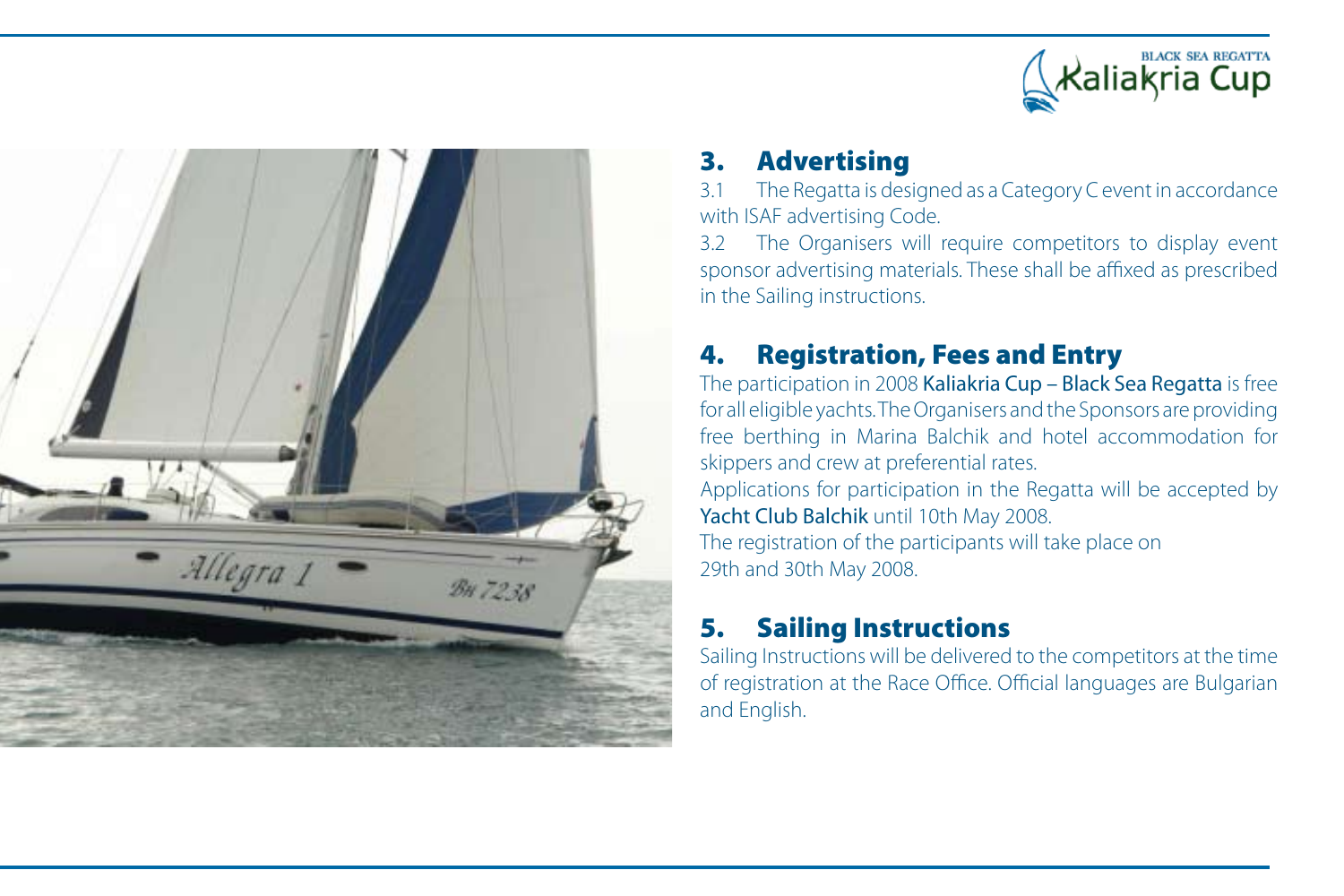



# 6. Awards

The prize fund is provided to the Organisers by the Principal Partner. Prizes will be awarded to the top three crews in each class.

# 7. Buoyancy

All competitors shall wear while afloat, personal flotation devices that are in good condition and are in accordance with the requirements of ISAF, BSF and the Bulgarian Navigation Authorities.

# 8. Insurance

All crew members must be insured. The Organisers strongly advise competitors to have third party liability insurance.

# 9. TV, Medias, Right to use name and likeness

In participating, the competitors automatically grant to the Organising Authorities and the Sponsors the right in perpetuity to make, use and show, at time to time and at their discretion, any motion and still pictures and live, taped or film television and any other reproduction of the yachts and the crew without compensation.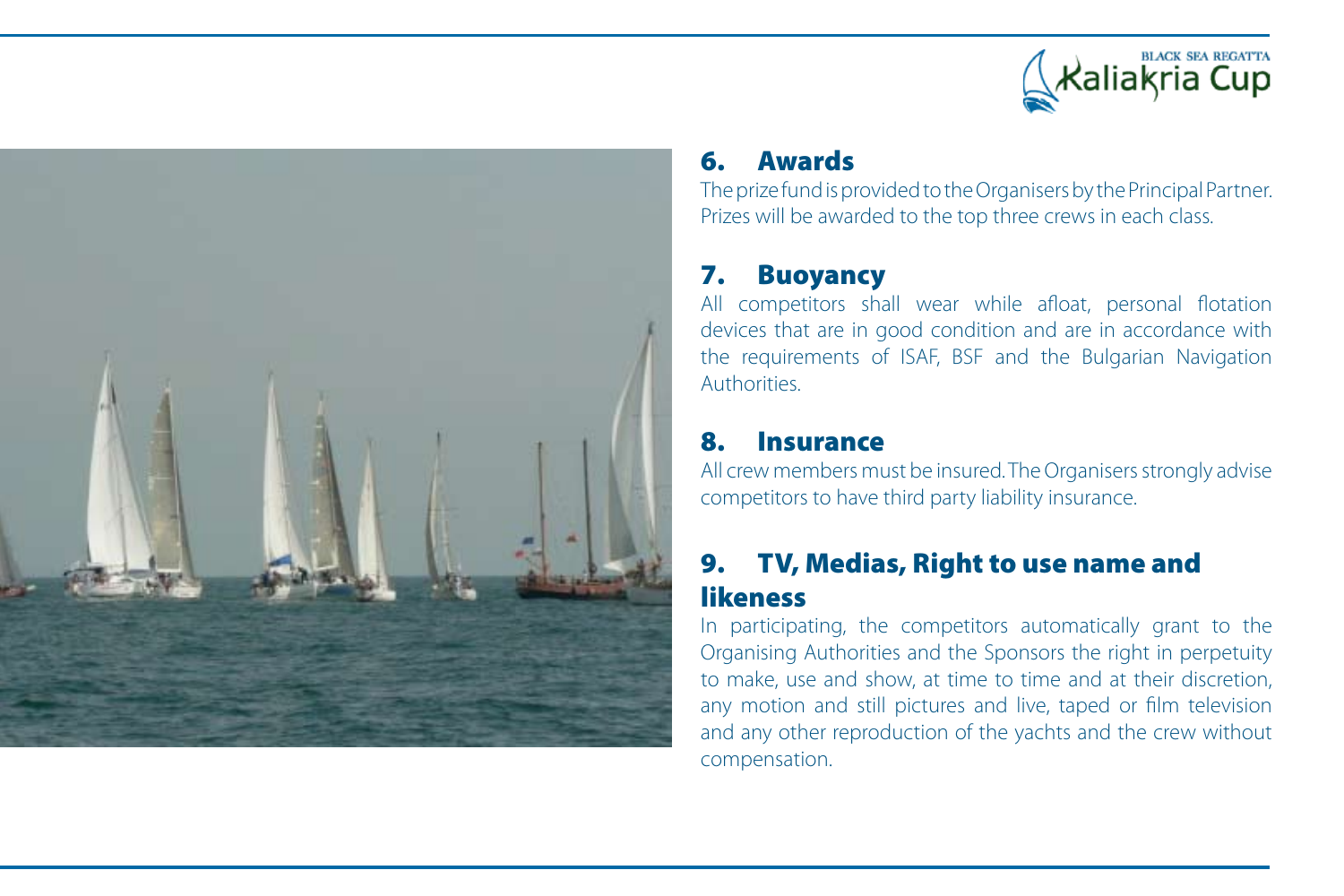



# 10. Responsibility

10.1. All participants are competing at their risk and at their own responsibility.

10.2. The Event Organisers, as well as any private or legal entity, bound to the organising of the Regatta, will not be held responsible under any circumstances, for any personal damages, losses and cases of death of participants as well aslosses and damages which may have occurred to their possessions and property, either on shore or at sea during the time of the Event to which this Notice applies.

10.3. Each crew must ensure individual members insurance at own cost.

# 11. Regatta Offices

The offices of 2008 **Kaliakria Cup – Black Sea Regatta** will be situated in "Marina City", Marina Balchik and during the race, onboard the start vessel of the Regatta Commission. Contact person during the Regatta is Ms. Milkana Nonova, tel. 0887 368417.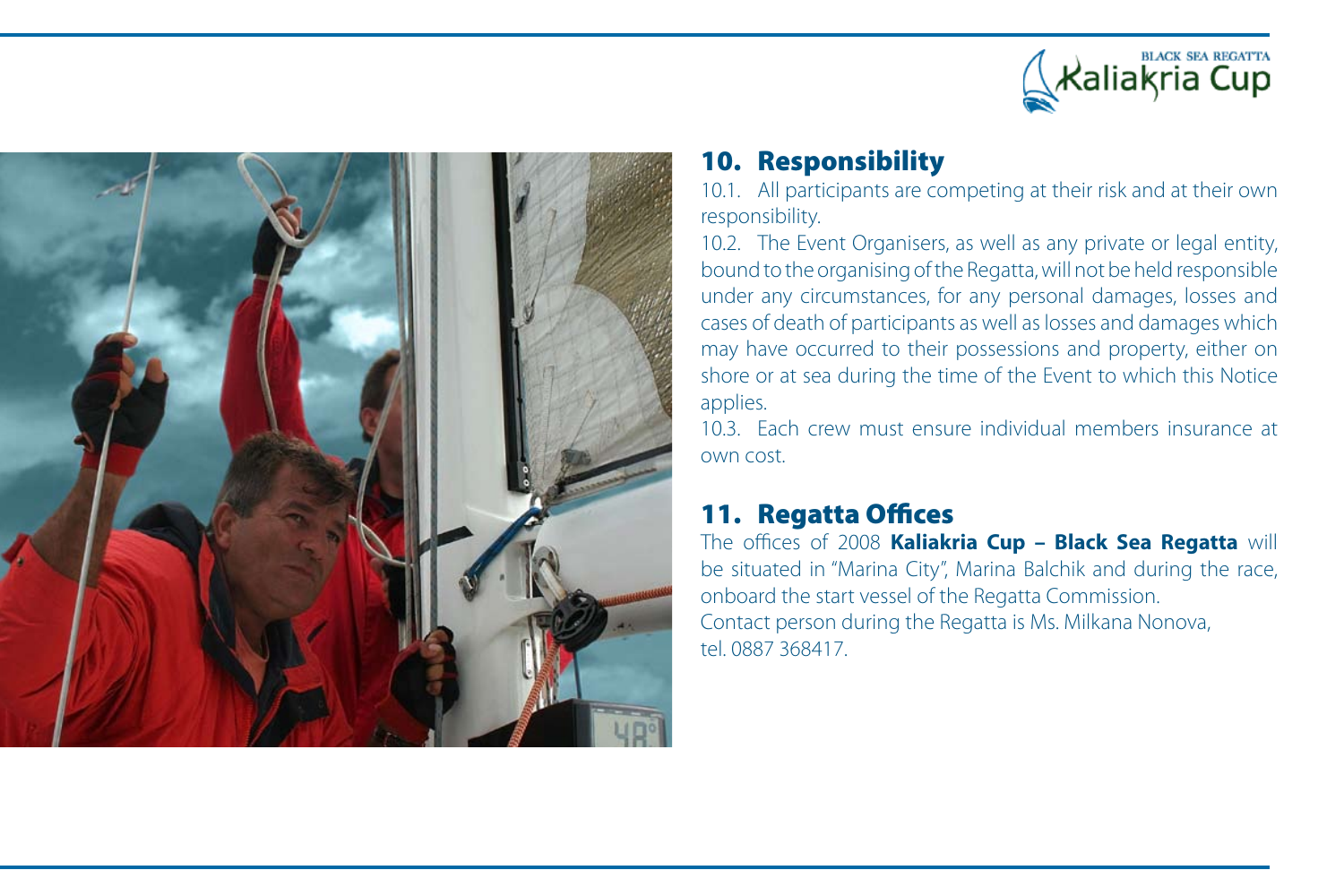



## 12. Time Schedule

The time schedule and the program of the 2008 **Kaliakria Cup – Black Sea Regatta** will be, subject to weather conditions, the following:

#### **29th May 2008, Thursday**

10.00 – 19.00 hrs – Registration 19.00 hrs – Technical conference 20.00 hrs – Opening ceremony followed by party

**30th May 2008, Friday** 08.00 – 10.30 hrs – Late registration 11.00 hrs – Race start (off-shore) Balchik – Cape Kaliakra – Кranevo – Balchik 20.00 hrs – Party

**31th May 2008, Saturday** 10.00 hrs - Three "in-shore" races inside Balchik Bay 20.00 hrs – Party

**01st June 2008, Sunday** 09.30 – Race start. Two "in-shore"races inside Balchik Bay 17.00 hrs – Award ceremony 18.00 hrs – Official closing 18.30 hrs – Press conference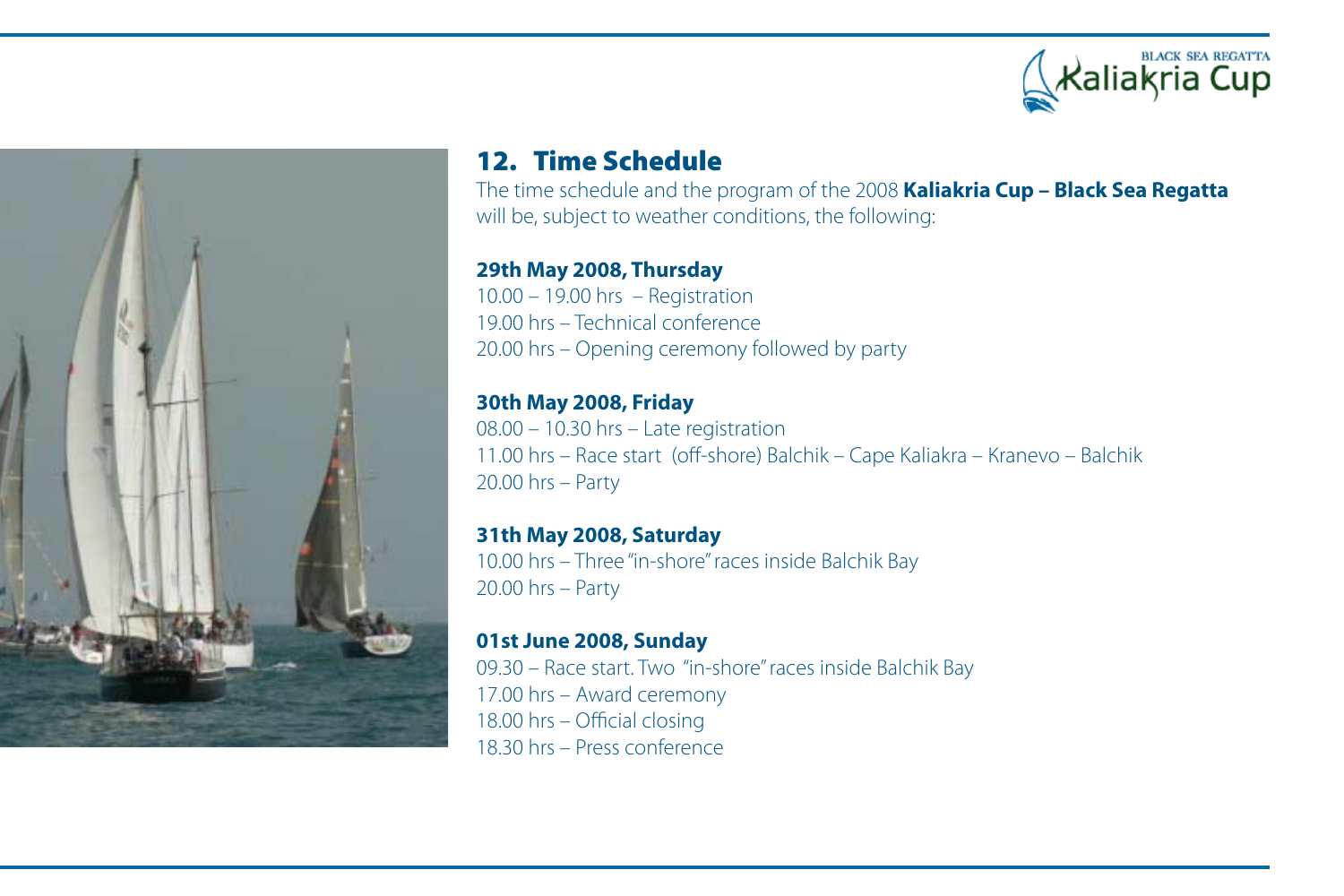



## 13. The Organisers

Yacht Club Balchik is one of the first water sports clubs in Bulgaria and has fostered generations of competitors in various water sports. During the 90s, like many similar institutions, the club ceased to exist, but was revived in the summer of 2007 by 13 sailors and sea-lovers. Their main goal was to popularise water sports among young people and especially among children, and to revive marine traditionsin Bulgaria.The Club's first achievement was the "Balchik Regatta", which took place in October 2007 and proved to be an unforgettable experience for both participants and organisers.

Kaliakria Cup - Black Sea Regatta sets even higher goals. The club, in its role of Organiser of the Regatta, together with the Principal Partner – Linexa Property, have the ambition to turn the Kaliakria Cup Regatta into an international annual event and to build it up to the most important keelboat sailing competition in the Black Sea Aquatorium.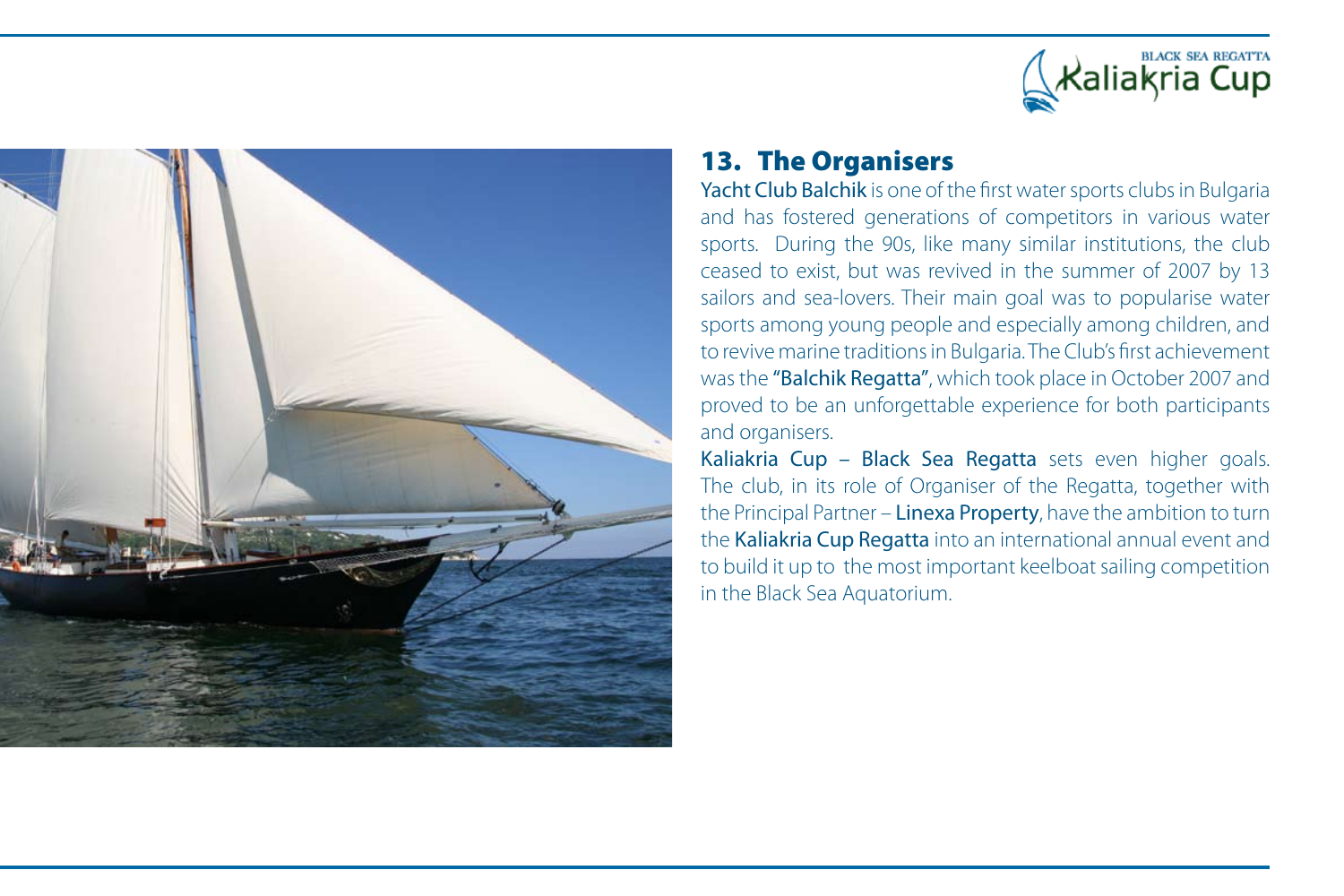



# 14. Entry Form

|                                                                                                                                                                                                                                                                                                                                                                                                                                                                                                                                                                                                                                                                                                                                                                                                                                                                                                                                                                                                                                                                                                                                                                          | Event:<br>Проява                      |                      |                      |                     |                                  |                  |  |
|--------------------------------------------------------------------------------------------------------------------------------------------------------------------------------------------------------------------------------------------------------------------------------------------------------------------------------------------------------------------------------------------------------------------------------------------------------------------------------------------------------------------------------------------------------------------------------------------------------------------------------------------------------------------------------------------------------------------------------------------------------------------------------------------------------------------------------------------------------------------------------------------------------------------------------------------------------------------------------------------------------------------------------------------------------------------------------------------------------------------------------------------------------------------------|---------------------------------------|----------------------|----------------------|---------------------|----------------------------------|------------------|--|
| logo                                                                                                                                                                                                                                                                                                                                                                                                                                                                                                                                                                                                                                                                                                                                                                                                                                                                                                                                                                                                                                                                                                                                                                     | Venue:<br>Място                       |                      |                      | Date:<br>Дата       |                                  |                  |  |
|                                                                                                                                                                                                                                                                                                                                                                                                                                                                                                                                                                                                                                                                                                                                                                                                                                                                                                                                                                                                                                                                                                                                                                          |                                       |                      |                      |                     |                                  |                  |  |
|                                                                                                                                                                                                                                                                                                                                                                                                                                                                                                                                                                                                                                                                                                                                                                                                                                                                                                                                                                                                                                                                                                                                                                          | <b>3ARBKA 3A YYACTUE / ENTRY FORM</b> |                      |                      |                     |                                  |                  |  |
| Club:<br>Клуб                                                                                                                                                                                                                                                                                                                                                                                                                                                                                                                                                                                                                                                                                                                                                                                                                                                                                                                                                                                                                                                                                                                                                            |                                       |                      |                      |                     |                                  |                  |  |
| Address:<br>Адрес                                                                                                                                                                                                                                                                                                                                                                                                                                                                                                                                                                                                                                                                                                                                                                                                                                                                                                                                                                                                                                                                                                                                                        |                                       |                      |                      |                     |                                  |                  |  |
| Telephone:<br>Телефон                                                                                                                                                                                                                                                                                                                                                                                                                                                                                                                                                                                                                                                                                                                                                                                                                                                                                                                                                                                                                                                                                                                                                    |                                       | Fax:<br>Факс         |                      | E-mail:<br>Ел. поща |                                  |                  |  |
| Yacht Name:<br>Име на яхтата                                                                                                                                                                                                                                                                                                                                                                                                                                                                                                                                                                                                                                                                                                                                                                                                                                                                                                                                                                                                                                                                                                                                             |                                       | Sail No<br>Ветрило № |                      | Class:<br>Клас      |                                  |                  |  |
| By signing this entry form all competitors agree to be bound by The Racing Rules of Sailing<br>С подписването на настоящата заявка, всички състезатели се задължават да бъдат<br>2005 - 2008 and by all other rules that govern this event.<br>обвързани от Състезателните правила по ветроходство 2005 - 2008, както и от<br>всички други правила, по които се провежда проявата.<br>By signing this Entry Form, we declare that we are sailing at our own risk and responsibility.<br>С подписването на тази заявка декларираме, че участваме в проявата и се състезаваме<br>The organising authority and any other person or entity, involved in the organisation of the<br>на свой риск и отговорност. Организаторът на проявата, както и всяко физическо или<br>event will not accept any liability for any loss, damage, injury or death which may occur<br>юридическо лице, свързано с организацията и не носят отговорност за имуществени<br>to person or property, both ashore and afloat, as a consequence of participation in the<br>и неимуществени щети, нараняване или смърт, настъпили на брега или в морето по<br>event.<br>време на участие в проявата. |                                       |                      |                      |                     |                                  |                  |  |
| No.<br>N <sub>2</sub>                                                                                                                                                                                                                                                                                                                                                                                                                                                                                                                                                                                                                                                                                                                                                                                                                                                                                                                                                                                                                                                                                                                                                    | <b>Crew List</b><br>Екипажен списък   |                      | Position<br>Длъжност | Sex<br>Пол          | Date of birth<br>Дата на раждане | Signed<br>Подпис |  |
| 1.                                                                                                                                                                                                                                                                                                                                                                                                                                                                                                                                                                                                                                                                                                                                                                                                                                                                                                                                                                                                                                                                                                                                                                       |                                       |                      | Skipper / Шкипер     |                     |                                  |                  |  |
| 2.                                                                                                                                                                                                                                                                                                                                                                                                                                                                                                                                                                                                                                                                                                                                                                                                                                                                                                                                                                                                                                                                                                                                                                       |                                       |                      |                      |                     |                                  |                  |  |
| 3.                                                                                                                                                                                                                                                                                                                                                                                                                                                                                                                                                                                                                                                                                                                                                                                                                                                                                                                                                                                                                                                                                                                                                                       |                                       |                      |                      |                     |                                  |                  |  |
| 4.                                                                                                                                                                                                                                                                                                                                                                                                                                                                                                                                                                                                                                                                                                                                                                                                                                                                                                                                                                                                                                                                                                                                                                       |                                       |                      |                      |                     |                                  |                  |  |
| 5.                                                                                                                                                                                                                                                                                                                                                                                                                                                                                                                                                                                                                                                                                                                                                                                                                                                                                                                                                                                                                                                                                                                                                                       |                                       |                      |                      |                     |                                  |                  |  |
| 6.                                                                                                                                                                                                                                                                                                                                                                                                                                                                                                                                                                                                                                                                                                                                                                                                                                                                                                                                                                                                                                                                                                                                                                       |                                       |                      |                      |                     |                                  |                  |  |
| 7.                                                                                                                                                                                                                                                                                                                                                                                                                                                                                                                                                                                                                                                                                                                                                                                                                                                                                                                                                                                                                                                                                                                                                                       |                                       |                      |                      |                     |                                  |                  |  |
| 8.                                                                                                                                                                                                                                                                                                                                                                                                                                                                                                                                                                                                                                                                                                                                                                                                                                                                                                                                                                                                                                                                                                                                                                       |                                       |                      |                      |                     |                                  |                  |  |
| 9                                                                                                                                                                                                                                                                                                                                                                                                                                                                                                                                                                                                                                                                                                                                                                                                                                                                                                                                                                                                                                                                                                                                                                        |                                       |                      |                      |                     |                                  |                  |  |
| Date:<br>Skipper:<br>Дата<br>Шкипер                                                                                                                                                                                                                                                                                                                                                                                                                                                                                                                                                                                                                                                                                                                                                                                                                                                                                                                                                                                                                                                                                                                                      |                                       |                      |                      | Signed:<br>Подпис   |                                  |                  |  |

Download from **www.bulsaf.bg** – go to *Documents, Race forms, Entry form* or contact the Race office.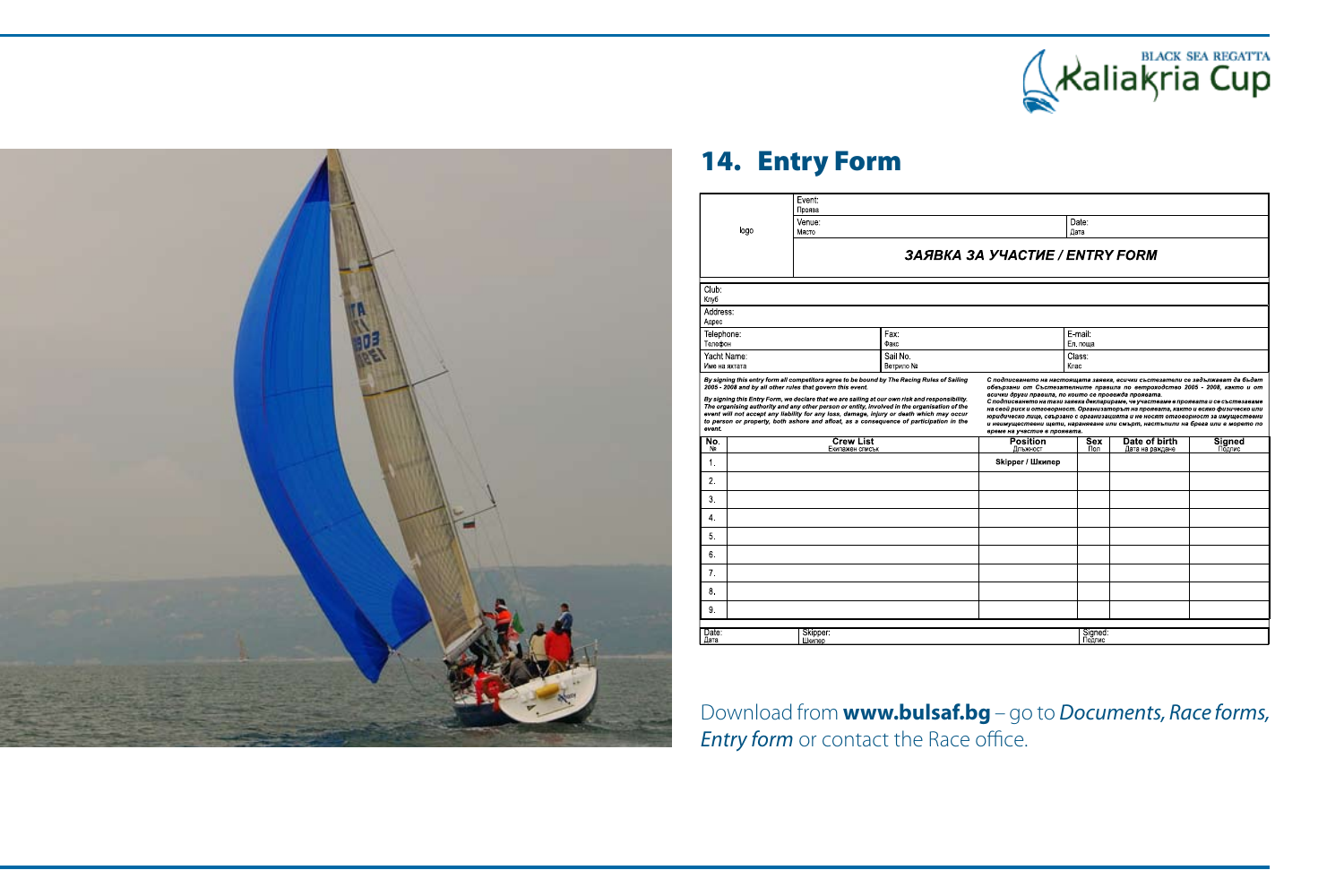





## 15. Balchik – The town of Dionysos

Balchik is a small beautiful seaside town, which combines the romance of its steep streets with the beauty of the sea. For a long time it has been known as the White Town for the mainly white colour of its lime rocks. Balchik has a 21 centuries history and has preserved traces of many cultures. Today, the Balchik Palace and the adjacent Botanical Garden are the town's most popular landmarks. The gardens are the"residence"of 3 000 or so plant species and thus Europe's second most important collection. The Leisure Marina, with a marvellous pedestrian promenade is buzzing with life in the warm summer evenings.

#### 16. Marina Balchik

The old fishing and merchant harbor of Balchik is being transformed into a modern Leisure Boat Marina. In 2007 four floating berthing extensions with berths for 72 vessels were built. The largest yacht, which can be accommodated, is up to 15m in length. By mid summer 2008 all 72 berths will be equipped with water and electricity.

With the planned future extension to the West, the Marina will have 200 berths, all equipped with electricity, water supply, satellite TV and internet.

The Marina Office, the Yacht Club building and a Helipad are also planned.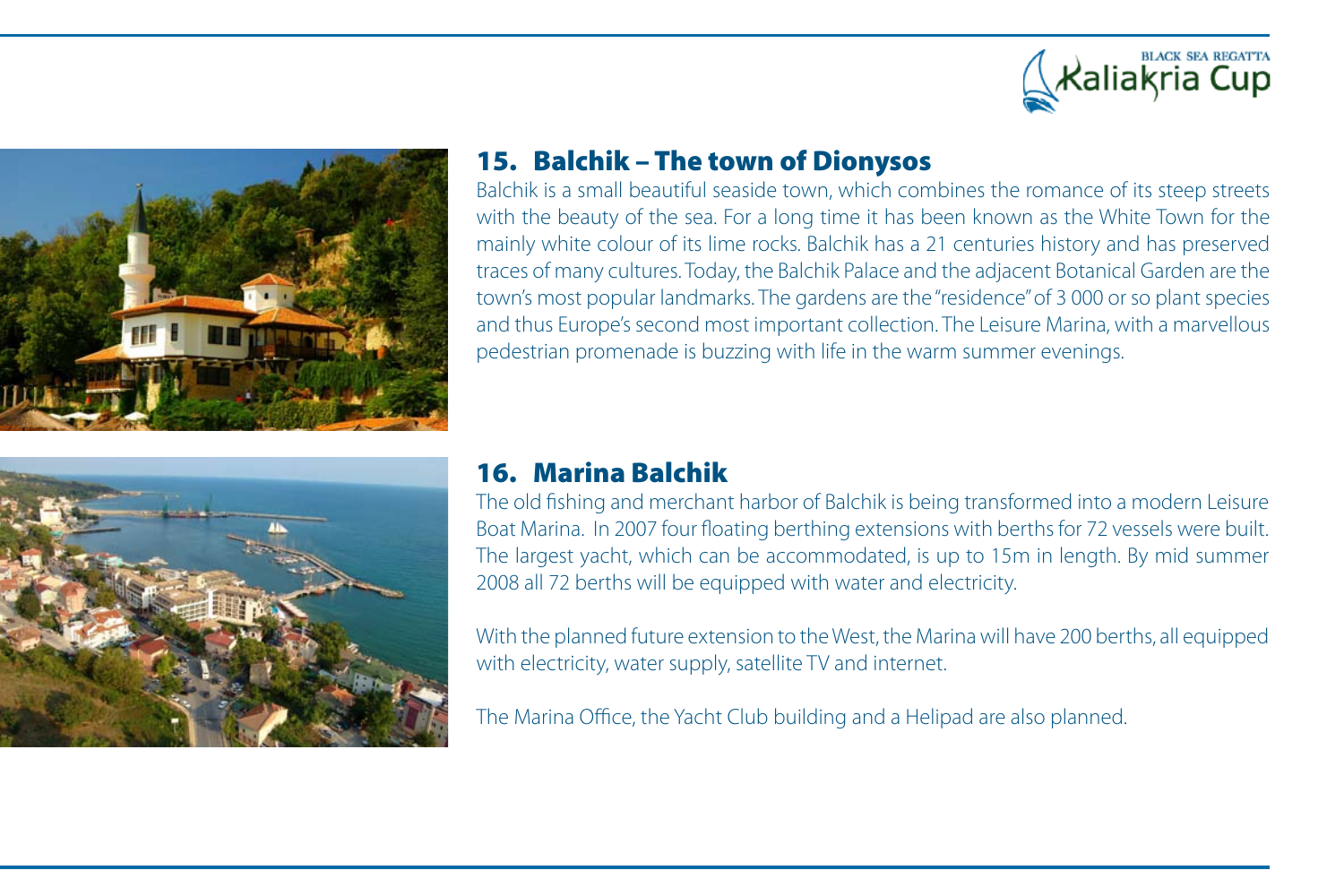





#### 17. Kavarna

Kavarna was founded in the 5th century BC by Greek colonists who settled on the plateau in the colony Byzone. Today, together with the traditional agriculture, tourism has become an important part of the local economy. With a yacht port, a fishing base, a spacious beach, three 18-hole golf courses with residential developments and marinas being developed nearby, Kavarna isset to become one of the most attractive destinations along the Bulgarian Black Sea coast.

Over recent years, Kavarna has also become "the Rock-n-Roll" capital of Bulgaria. With a number of legendary rock groups and musicians, the concerts in Kavarna attract locals and tourist alike.

## 18. Cape Kaliakra

One of the most beautiful and picturesque places along the Bulgarian North Seaside is definitely Cape Kaliakra. The iron oxide composition of the rocks gives red colour to the cape, which is usually compared to a fiery sword, cutting the blue-green sea waters. Except for abundant history, the beautiful region treasures unique nature as well. "Kaliakra" Nature Preserve spreads on 688 000 square meters. The park is home of starlings, blackbirds and cormorants.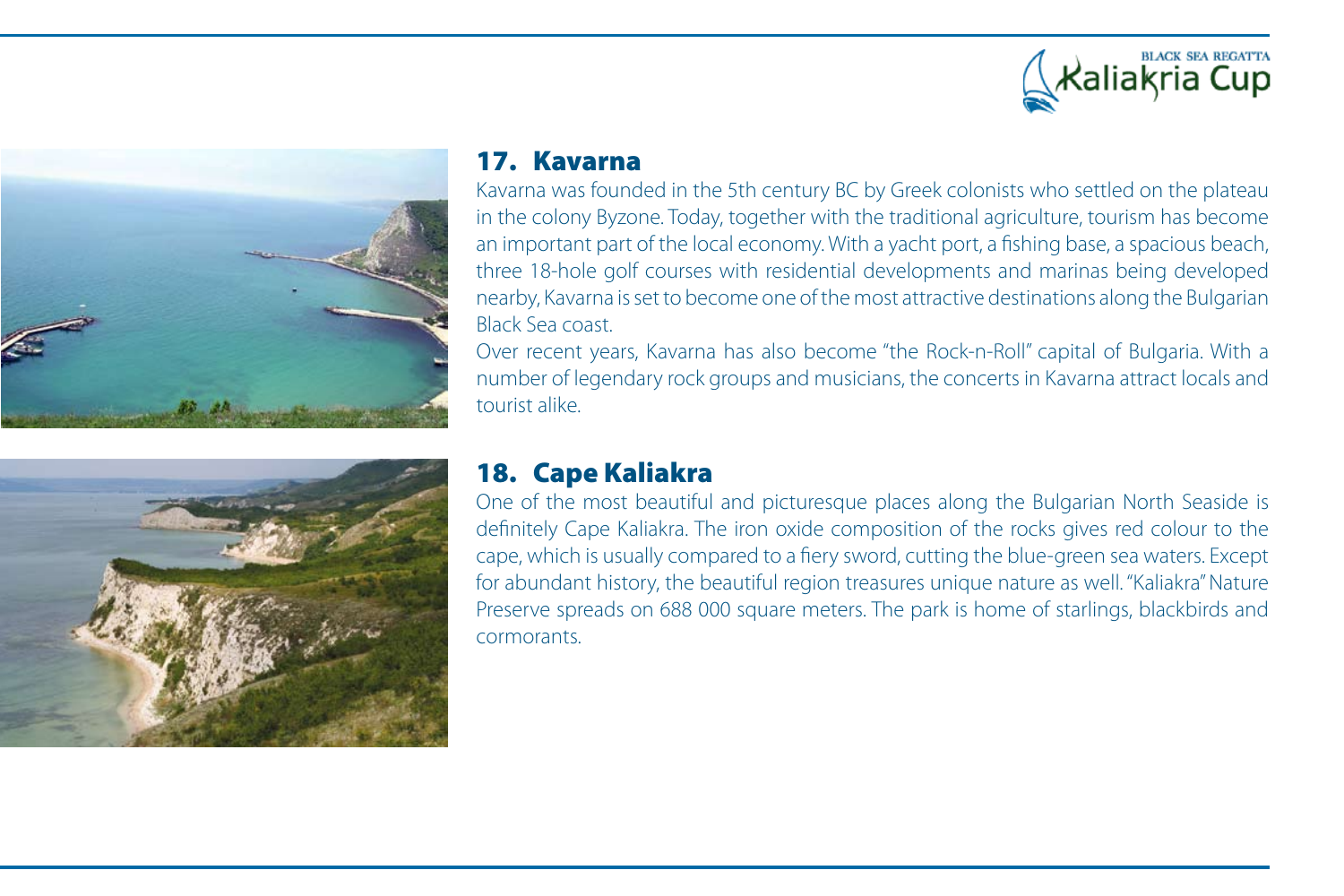



### 19. Principal Partner – Linexa Property Group

Linexa Property Group, the developer of "Kaliakria" project, is a property, investment and real estate group of companies that specializes in residential, leisure and lifestyle related developments in Bulgaria. The aim of the group is to create sustainable projects, enhancing the investment opportunities, while respecting essential architectural, social, cultural and ecological aspects of the sites and areas of operation.

Kalikaria is situated 8 km north of Balchik. Designed by Gustavo Kloster, a Spanish architect well known for hisluxury villasin Costa del Sol, it combines the proven concept from the Mediterranean Sea coast with the local Bulgarian architectural style. The apartments are very spacious,with generousterraces, overlooking a golf course and the sea beyond, with luxury bathrooms, underfloor heating, fully fitted kitchens with built-in appliances, natural stone floors, fireplaces as well as air conditioning as a standard. Kaliakria also features infinity swimming pools, pool bars, a lush garden, reception and an extensive property management and rental service. Within its perimeter there are also plans for a small shopping area with a bistrot, a restaurant, cafeteria, grocery store and fitness centre and a small 60 seat conference facility. The first phase, which was completed in August 2007, is almost entirely sold out.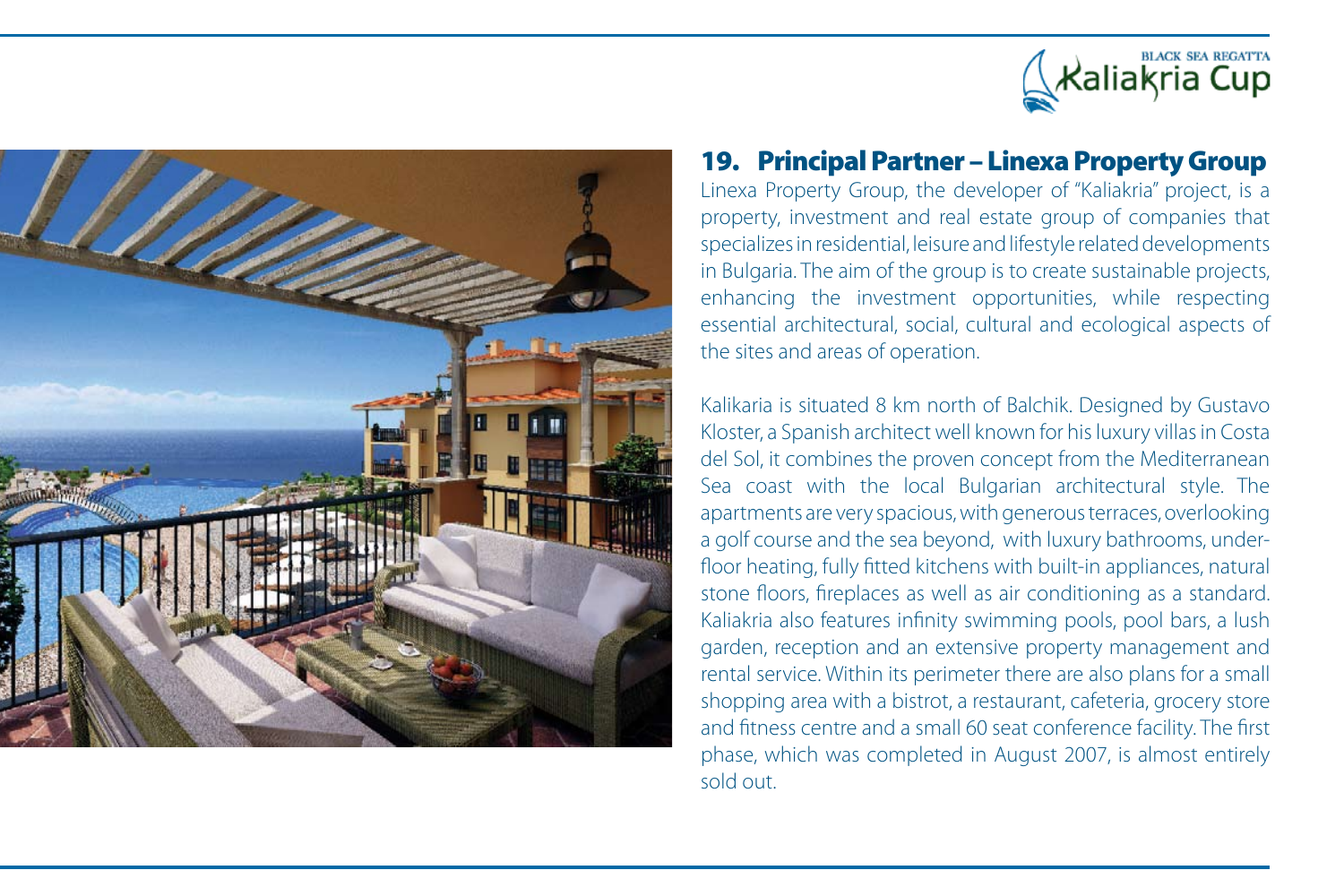



# **Text**